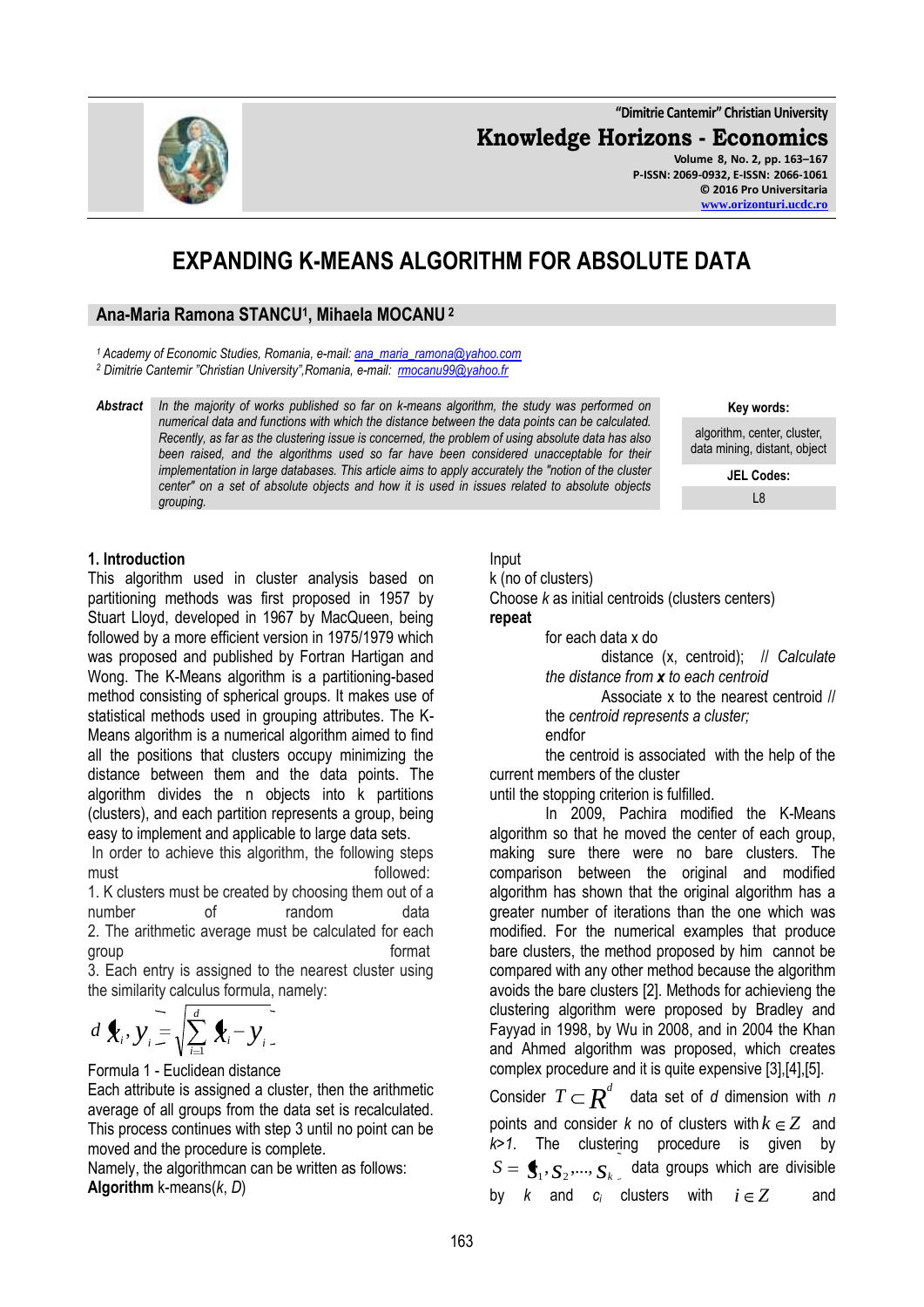$C_1, C_2, ..., C_k$ . The K-Means algorithm must comply with the following conditions [6]:

1. 
$$
\sum_{i=1}^{k} S_i = X
$$
  
2. 
$$
\bigcup_{i=1}^{k} S_i = X
$$
  
3. 
$$
S_i \cap S_j = \text{multultime} \quad \text{vidä}, i \neq j; i, j = \overline{1, k}
$$

$$
d\mathbf{X}_{i}, X_{j} = \sum_{i=1}^{d} \mathbf{A}_{i} - x_{j}
$$
  

$$
d\mathbf{X}_{i}, X_{j} = ||x_{i} - x_{j}||
$$

#### **2. ALGORITHM IMPLEMENTATION**

|        | 2. $\bigcup_{i=1}^{n} S_i = X$<br>3. $S_i \cap S_j$ = multultime vidă, $i \neq j$ ; i, $j = 1, k$<br>And the Euclidian distance is given by: |                    |                   |                                                                                                                        |       |                                                       |               |                  |              |                      | $d\mathbf{X}_i, X_i = \ \mathbf{x}_i - \mathbf{x}_i\ $<br>2. ALGORITHM IMPLEMENTATION<br>To begin with, I would like to implement the I<br>Means algorithm on a S data set with k clusters, note<br>with $c$ and $n$ tuples. |         |               |            |    |         |  |  |
|--------|----------------------------------------------------------------------------------------------------------------------------------------------|--------------------|-------------------|------------------------------------------------------------------------------------------------------------------------|-------|-------------------------------------------------------|---------------|------------------|--------------|----------------------|------------------------------------------------------------------------------------------------------------------------------------------------------------------------------------------------------------------------------|---------|---------------|------------|----|---------|--|--|
|        |                                                                                                                                              |                    |                   |                                                                                                                        |       |                                                       |               |                  | м            | N.<br>O              |                                                                                                                                                                                                                              |         |               |            |    |         |  |  |
| 2<br>3 |                                                                                                                                              | ¥                  | Cluster           | Centroid                                                                                                               | 1     | 2                                                     | Dist-sq       | 1.               | 2            | Cluster              |                                                                                                                                                                                                                              |         | Data Elements |            |    |         |  |  |
|        | 5                                                                                                                                            | $\overline{z}$     | 1                 | x                                                                                                                      | 28    | 16                                                    | 5.48          | 5.48             | 13           | î.                   | 5                                                                                                                                                                                                                            |         |               |            |    |         |  |  |
| 5<br>6 |                                                                                                                                              | 3<br>1             | 2<br>İ.           | Υ                                                                                                                      | 12    | 32                                                    | 26<br>0.68    | 11.08<br>0.68    | 26<br>5      | z<br>ī.              | 5                                                                                                                                                                                                                            |         |               |            |    |         |  |  |
|        | з                                                                                                                                            | 5                  | 2                 | SSE                                                                                                                    | 25.52 |                                                       | 52            | 14.48            | 52           | $\mathfrak{I}$       | ä,                                                                                                                                                                                                                           |         |               |            |    |         |  |  |
| 9      |                                                                                                                                              | $\overline{2}$     | 1                 |                                                                                                                        |       |                                                       | 18            | 3.88             | 18           | 2                    | 3.4                                                                                                                                                                                                                          |         |               |            |    |         |  |  |
| 10     | 2                                                                                                                                            | 3<br>ø             | 2<br>ŧ            | Converge                                                                                                               | FALSE |                                                       | 0.2<br>2.08   | 3.88<br>2.08     | 62<br>10.4   | $\overline{z}$<br>ī. |                                                                                                                                                                                                                              |         |               |            |    |         |  |  |
|        |                                                                                                                                              | z                  | 2                 |                                                                                                                        |       |                                                       | Ŧ             | 8.48             | 4            | T                    | ž.                                                                                                                                                                                                                           |         |               |            |    |         |  |  |
| 13     |                                                                                                                                              | ı.                 | Î.                |                                                                                                                        |       |                                                       | 148           | 148              | 10.6         | ī.                   | 1                                                                                                                                                                                                                            |         |               |            |    |         |  |  |
|        | з                                                                                                                                            | 3                  | $\mathbf{z}$      |                                                                                                                        |       |                                                       | z             | 3.28             | 2            | 2                    |                                                                                                                                                                                                                              |         |               |            |    |         |  |  |
|        | x                                                                                                                                            | ¥                  | Cluster           | Centroid                                                                                                               | 1     | 2                                                     | Dist-sq       | 1                | 2            | Cluster              | a                                                                                                                                                                                                                            | t       | Ï<br>ž        | ì,         | \$ |         |  |  |
| 16     | 5                                                                                                                                            | $\overline{2}$     | 1                 | X                                                                                                                      | 3.25  | 15                                                    | 4.0625        | 4.0625           | 13.25        | 1                    |                                                                                                                                                                                                                              |         |               |            |    |         |  |  |
| 18     | Ð<br>2                                                                                                                                       | з<br>$\mathbbm{1}$ | 2<br>ŧ            | ¥                                                                                                                      | 1     | з                                                     | 225<br>15625  | 14.5625<br>15625 | 225<br>425   | z<br>ī.              |                                                                                                                                                                                                                              |         |               |            |    |         |  |  |
|        |                                                                                                                                              | 5                  | 2                 | SSE                                                                                                                    | 24.25 |                                                       | 6.25          | 16.0625          | 625          | ï                    |                                                                                                                                                                                                                              |         |               |            |    |         |  |  |
|        | Ŧ                                                                                                                                            | $\overline{z}$     | 2                 |                                                                                                                        |       |                                                       | 125           | 6.0625           | 125          | $\overline{2}$       |                                                                                                                                                                                                                              |         |               |            |    |         |  |  |
|        | э<br>2                                                                                                                                       | 3<br>ø             | $\mathbf{z}$<br>t | Converge                                                                                                               | TRUE  |                                                       | 0.25<br>25625 | 5.5625<br>25625  | 0.25<br>925  | z<br>ī.              |                                                                                                                                                                                                                              |         |               |            |    |         |  |  |
|        | e                                                                                                                                            | z                  | 2                 |                                                                                                                        |       |                                                       | 3.25          | 11,5625          | 325          | 2                    |                                                                                                                                                                                                                              |         |               |            |    |         |  |  |
|        | 3.                                                                                                                                           | 1<br>3             | 1<br>$\mathbf{Z}$ |                                                                                                                        |       |                                                       | 0.5625<br>225 | 0.5625<br>4.0625 | 10.25<br>225 | 1<br>$\mathbf{Z}$    |                                                                                                                                                                                                                              |         |               |            |    |         |  |  |
|        |                                                                                                                                              |                    | chosen            | In the figure above it can be seen that we                                                                             |       | $X = \mathbf{X}_1, \mathbf{X}_2, , \mathbf{X}_{10}$ . |               |                  |              | 1<br>$\overline{2}$  |                                                                                                                                                                                                                              | K       | L             | M          | Ν  | O       |  |  |
|        |                                                                                                                                              |                    |                   |                                                                                                                        |       |                                                       |               |                  |              | 3                    |                                                                                                                                                                                                                              | Dist-sq | 1             | 2          |    | Cluster |  |  |
|        |                                                                                                                                              |                    |                   | $Y = \bigcup_{i=1}^{n} X_i$ , $Y_2$ ,, $Y_{10}$ and the number of clusters                                             |       |                                                       |               |                  |              | 4                    |                                                                                                                                                                                                                              | 5.48    | 5.48          | 13         |    | 1       |  |  |
|        |                                                                                                                                              |                    |                   | equal to 2. From the beginning we established each                                                                     |       |                                                       |               |                  |              | 5                    |                                                                                                                                                                                                                              | 2.6     | 11.08         | 2.6        |    | 2       |  |  |
|        |                                                                                                                                              |                    |                   | cluster centroids to be the average of all the elements                                                                |       |                                                       |               |                  |              | 6                    |                                                                                                                                                                                                                              | 0.68    | 0.68          | 5          |    | 1       |  |  |
|        |                                                                                                                                              |                    |                   | n the group. In our case, the centroid of the first cluster                                                            |       |                                                       |               |                  |              | $\overline{7}$       |                                                                                                                                                                                                                              | 5.2     | 14.48         | 5.2        |    | 2       |  |  |
|        |                                                                                                                                              |                    |                   |                                                                                                                        |       |                                                       |               |                  |              | 8                    |                                                                                                                                                                                                                              | 1.8     | 3.88<br>3.88  | 1.8<br>0.2 |    | 2       |  |  |
|        |                                                                                                                                              |                    |                   |                                                                                                                        |       |                                                       |               |                  |              |                      |                                                                                                                                                                                                                              |         |               |            |    |         |  |  |
|        |                                                                                                                                              |                    |                   | s (2.8, 1.2), and the centroid for the second cluster is                                                               |       |                                                       |               |                  |              | 9                    |                                                                                                                                                                                                                              | 0.2     |               |            |    | 2       |  |  |
|        |                                                                                                                                              |                    |                   | $(4.6, 3.2)$ , where: 2.8 is situated in the cell H4 ( $\mu$ =                                                         |       |                                                       |               |                  |              | 10                   |                                                                                                                                                                                                                              | 2.08    | 2.08<br>8.48  | 10.4       |    | 1<br>2  |  |  |
|        |                                                                                                                                              |                    |                   | AVERAGEIF (E4:E13,H3,B4:B13)"), 1.2 H5, 1.6 is                                                                         |       |                                                       |               |                  |              | 11<br>12             |                                                                                                                                                                                                                              | 1.48    | 1.48          | 10.6       |    | 1       |  |  |
|        |                                                                                                                                              |                    |                   | situated in the cell I4 and 3.2 is situated in the cell I5.<br>Further on we calculated the square distance of each of |       |                                                       |               |                  |              | 13<br>14             |                                                                                                                                                                                                                              |         | 3.28          |            |    | 2       |  |  |

|                | J | K              |       | M              | N | $\circ$        | P |
|----------------|---|----------------|-------|----------------|---|----------------|---|
| $\mathbf{1}$   |   |                |       |                |   |                |   |
| $\overline{2}$ |   |                |       |                |   |                |   |
| 3              |   | Dist-sq        | 1     | 2              |   | Cluster        |   |
| 4              |   | 5.48           | 5.48  | 13             |   | 1              |   |
| 5              |   | 2.6            | 11.08 | 2.6            |   | $\overline{2}$ |   |
| 6              |   | 0.68           | 0.68  | 5              |   | 1              |   |
| 7              |   | 5.2            | 14.48 | 5.2            |   | 2              |   |
| 8              |   | 1.8            | 3.88  | 1.8            |   | $\overline{2}$ |   |
| 9              |   | 0.2            | 3.88  | 0.2            |   | $\overline{2}$ |   |
| 10             |   | 2.08           | 2.08  | 10.4           |   | 1              |   |
| 11             |   | 4              | 8.48  | 4              |   | $\overline{2}$ |   |
| 12             |   | 1.48           | 1.48  | 10.6           |   | $\mathbf{1}$   |   |
| 13             |   | $\overline{2}$ | 3.28  | $\overline{2}$ |   | 2              |   |
| 14             |   |                |       |                |   |                |   |

We shall go on in a similar way in order to determine a reassigning of groups for the 10 items, and the value of this assignment is given by the SSE which is 25.52 and the algorithm is not convergent, which means that the process will continue. It can be noticed that in the next stage SSE is 24.25 and the algorithm is convergent, which indicates that it is the last stage in the implementation of the algorithm.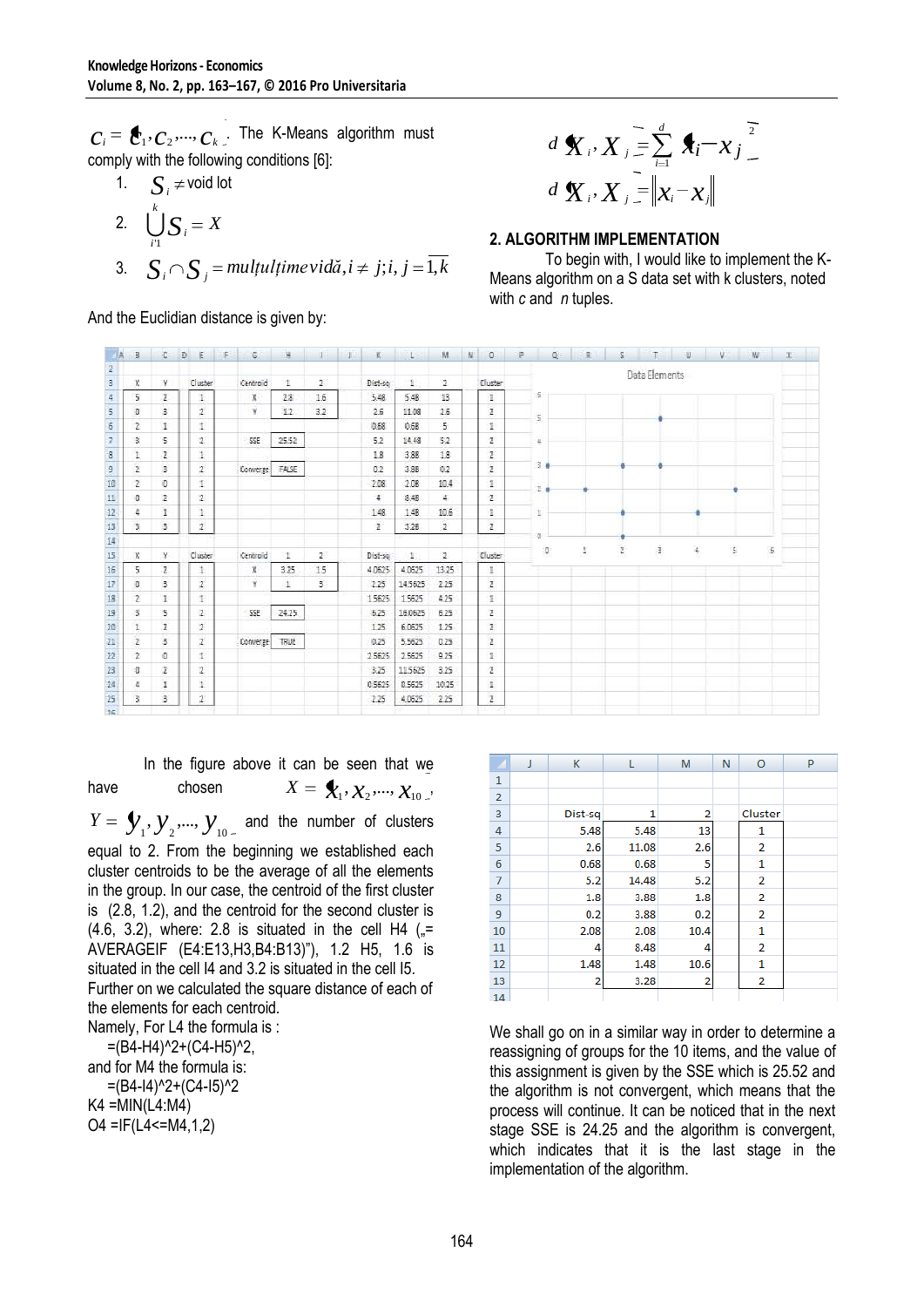| A   | B              | C              | D | E              | F. | G        | H     | п                       | 小 |
|-----|----------------|----------------|---|----------------|----|----------|-------|-------------------------|---|
| 14  |                |                |   |                |    |          |       |                         |   |
| 15  | X              | Ÿ              |   | Cluster        |    | Centroid |       | $\overline{\mathbf{z}}$ |   |
| 16  | 5              | $\overline{2}$ |   | 1.             |    | x        | 3.25  | 1.5                     |   |
| 17  | 0              | 3              |   | $\overline{2}$ |    | Ϋ        | 1     | 3                       |   |
| 18  | $\overline{2}$ | 1              |   | 1              |    |          |       |                         |   |
| 19  | 3              | 5              |   | $\overline{2}$ |    | SSE      | 24.25 |                         |   |
| 20  | 1              | $\overline{2}$ |   | $\overline{2}$ |    |          |       |                         |   |
| 21  | $\overline{2}$ | 3              |   | $\overline{2}$ |    | Converge | TRUE  |                         |   |
| 22  | $\overline{2}$ | 0              |   | 1              |    |          |       |                         |   |
| 23  | $\theta$       | $\overline{2}$ |   | $\overline{2}$ |    |          |       |                         |   |
| 24  | 4              | 1              |   | 1              |    |          |       |                         |   |
| 25  | 3              | 3              |   | $\overline{2}$ |    |          |       |                         |   |
| ne. |                |                |   |                |    |          |       |                         |   |

#### **3 THE ALGORITHM SUGGESTED**

Let be the vectors  $X, Y \in \mathbb{R}^d$  and  $X = \bigstar, X_2, \dots, X_k$  and  $Y = \bigstar, Y_2, \dots, Y_k$  with  $i = 1, k$  and  $d$  **x**,  $y$ <sub> $\subseteq$ </sub> the euclidian distance

$$
d\mathbf{f}_i, \chi_j = \sqrt{\sum_{i=1}^k \mathbf{f}_i - y_i^2} = \sqrt{\mathbf{f}_1 - y_1^2 + \mathbf{f}_2 - y_2^2 + \dots + \mathbf{f}_k - y_k^2}
$$
(3.1)

Namely,

$$
\alpha \bullet \mathbf{x}, \mathbf{y} = d \bullet \mathbf{x}, \mathbf{y} = \sum_{i=1}^{d} \bullet \mathbf{x}_i - \mathbf{y}_i = \bullet - \mathbf{y} \stackrel{\mathcal{T}_*}{\mathcal{T}} \bullet \mathbf{x} - \mathbf{y}
$$

Let  $\alpha$   $\bm{X}$  ,  $z$  <sub>\_</sub> be the euclidian distance between the subspace points from X (  $\bm{X}$   $\sub{X}$  )and zwhich is the center.

Lemma 1: Let  $\boldsymbol{X} \subset X$  be subset of date from X and  $\, \boldsymbol{X} \in \boldsymbol{R}^d$  and let be  $\, \boldsymbol{Z} \subset X$  with  $\,$  z centroid. Then there is the relation:

$$
\alpha \mathbf{X}^{\prime}, \overline{z} = \alpha \mathbf{X}, \overline{z} + |X|^{*} \alpha \mathbf{X}, \overline{z}^{\prime}.
$$
\n(3.2)

Demonstration:

We will extend space  $\alpha\,\mathbf{X}^{'}, z^{''}$  , namely:

$$
\alpha \mathbf{X} \cdot z = \sum \alpha \mathbf{X} \cdot z = \sum \alpha \mathbf{X} \cdot z = \sum \alpha \mathbf{X} \cdot z = \sum \alpha \mathbf{X} \cdot z = \sum \alpha \mathbf{X} \cdot z = \sum \alpha \mathbf{X} \cdot z = \sum \alpha \mathbf{X} \cdot z = \sum \alpha \mathbf{X} \cdot z = \sum \alpha \mathbf{X} \cdot z = \sum \alpha \mathbf{X} \cdot z = \sum \alpha \mathbf{X} \cdot z = \sum \alpha \mathbf{X} \cdot z = \sum \alpha \mathbf{X} \cdot z = \sum \alpha \mathbf{X} \cdot z = \sum \alpha \mathbf{X} \cdot z = \sum \alpha \mathbf{X} \cdot z = \sum \alpha \mathbf{X} \cdot z = \sum \alpha \mathbf{X} \cdot z = \sum \alpha \mathbf{X} \cdot z = \sum \alpha \mathbf{X} \cdot z = \sum \alpha \mathbf{X} \cdot z = \sum \alpha \mathbf{X} \cdot z = \sum \alpha \mathbf{X} \cdot z = \sum \alpha \mathbf{X} \cdot z = \sum \alpha \mathbf{X} \cdot z = \sum \alpha \mathbf{X} \cdot z = \sum \alpha \mathbf{X} \cdot z = \sum \alpha \mathbf{X} \cdot z = \sum \alpha \mathbf{X} \cdot z = \sum \alpha \mathbf{X} \cdot z = \sum \alpha \mathbf{X} \cdot z = \sum \alpha \mathbf{X} \cdot z = \sum \alpha \mathbf{X} \cdot z = \sum \alpha \mathbf{X} \cdot z = \sum \alpha \mathbf{X} \cdot z = \sum \alpha \mathbf{X} \cdot z = \sum \alpha \mathbf{X} \cdot z = \sum \alpha \mathbf{X} \cdot z = \sum \alpha \mathbf{X} \cdot z = \sum \alpha \mathbf{X} \cdot z = \sum \alpha \mathbf{X} \cdot z = \sum \alpha \mathbf{X} \cdot z = \sum \alpha \mathbf{X} \cdot z = \sum \alpha \mathbf{X} \cdot z = \sum \alpha \mathbf{X} \cdot z = \sum \alpha \mathbf{X} \cdot z = \sum \alpha \mathbf{X} \cdot z = \sum \alpha \mathbf{X} \cdot z = \sum \alpha \mathbf{X} \cdot z = \sum \alpha \mathbf{X} \cdot z = \sum \alpha \mathbf{X} \cdot z = \sum \alpha \mathbf{X} \cdot z = \sum \alpha \mathbf{X} \cdot z = \sum \alpha \math
$$

$$
= \sum_{i=1}^{n} \mathbf{K} - z + \mathbf{L} - z + \mathbf{K} - z + \mathbf{L} - z
$$
\n
$$
= \sum_{i=1}^{n} [\mathbf{K} - z + \mathbf{K} - z + \mathbf{K} - z + \mathbf{L} - z + \mathbf{K} - z + \mathbf{L} - z + \mathbf{L} - z + \mathbf{L} - z + \mathbf{L} - z + \mathbf{L} - z]
$$
\n
$$
= \sum_{i=1}^{n} \mathbf{K} - z + \mathbf{K} - z + 2 + \mathbf{K} - z + \mathbf{L} - z + \mathbf{L} - z + \mathbf{L} - z + \mathbf{L} - z
$$
\n
$$
(3.4)
$$
\n
$$
= \sum_{i=1}^{n} \mathbf{K} - z + \mathbf{K} - z + 2 + \mathbf{K} - z + \mathbf{L} - z + \mathbf{L} - z + \mathbf{L} - z
$$
\n
$$
(3.5)
$$

$$
\text{But } \alpha \mathbf{Y}, \overline{z} = \sum \mathbf{Y} - z \stackrel{*}{=} \mathbf{X} - z \tag{3.5.1}
$$

From 
$$
(3.5)
$$
 and  $(3.5.1)$  we will have:

$$
\alpha \mathbf{X} \cdot z = \alpha \mathbf{X} \cdot z + 2 \mathbf{X} - z + 2 \mathbf{X} - z + 2 \mathbf{X} - z - 2 \mathbf{X} - z - 2 \mathbf{X} \cdot z = \alpha \mathbf{X} \cdot z + 2 \mathbf{X} - z + 2 \mathbf{X} - z + |X| \mathbf{X} - z + 2 \mathbf{X} - z - 2 \mathbf{X} \cdot z = \alpha \mathbf{X} \cdot z + 2 \mathbf{X} - z + 2 \mathbf{X} - z + |X| \mathbf{X} \cdot z = \alpha \mathbf{X} \cdot z + 2 \mathbf{X} - z + |X| \mathbf{X} \cdot z
$$
\n(3.6)

But 
$$
\alpha \downarrow z
$$
,  $z = \downarrow -z$  \*  $\downarrow -z$  (3.7)

and 
$$
\sum_{n=1}^{\infty} \mathbf{A} - \mathbf{Z} = 0
$$
 (3.8)

From (3.6), (3.7) and (3.8) we have:  $\alpha \mathbf{X}^{\prime}$  ,  $z^{\prime}$  =  $\alpha \mathbf{X}^{\prime}$  ,  $z$   $\pm$   $|X|^{*} \alpha \mathbf{\,} \xi$  ,  $z^{\prime}$ 

This relation is real if there is z center with  $z\!\subset\!\boldsymbol{X}^{'}$  , then  $\sum\,\boldsymbol{x}-z\equiv 0$ 

Lema 2: Let  $X \in \underline{\bm{R}}^d$  be set of dataand  $\,z \subset X$  with z center. For  $\,\,\,\forall\,\,\overline{z} \in \overline{\bm{R}}^d$  there is the relation:

$$
\alpha \mathbf{X}, \mathbf{Z} = \alpha \mathbf{X}, \mathbf{Z} + |X| \alpha \mathbf{X}, \mathbf{Z} -
$$

**Demonstration**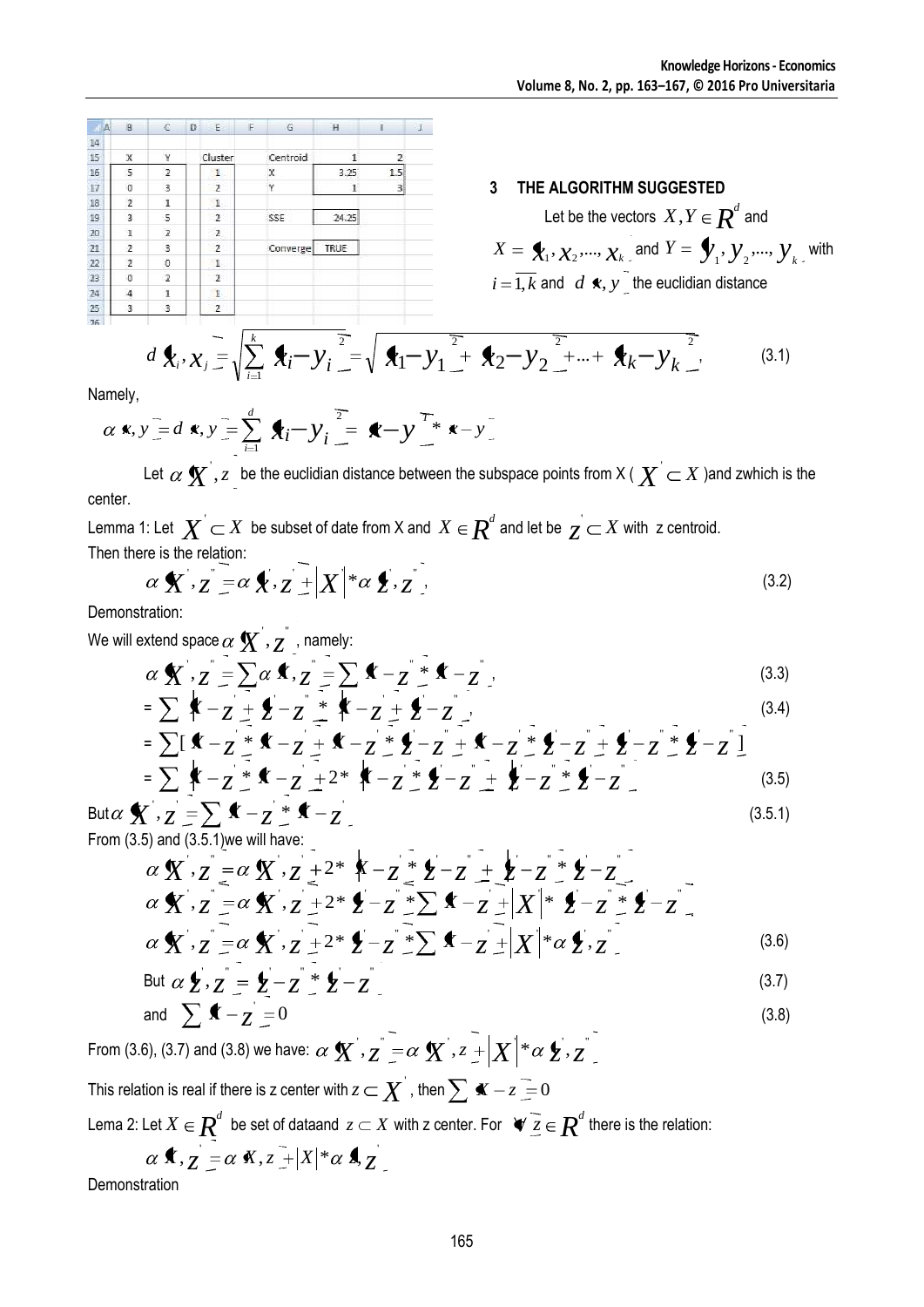We shall extend  $\alpha$  **K**,  $z$  , namely: **f**,  $z = \sum \alpha$  **f**,  $z = \sum$  **f**  $-z =$  **f**  $-z =$  (3.9)  $= \sum_{i=1}^{n} {K - z + 1 \choose 2} + \sum_{i=1}^{n} {K - z + 1 \choose 2} + \sum_{i=1}^{n} (3.10)$  $= \sum_{i=1}^{n} X - z \stackrel{*}{\rightarrow} X - z \stackrel{*}{\rightarrow} X - z \stackrel{*}{\rightarrow} 1 - z \stackrel{*}{\rightarrow} 1 - z \stackrel{*}{\rightarrow} 1 - z \stackrel{*}{\rightarrow} 1 - z \stackrel{*}{\rightarrow} 1 - z$  $= \sum_{i=1}^{n} X - z \cdot \overline{X} - z \cdot \overline{Y} + 2 \cdot \overline{X} - z \cdot \overline{Y} + 2 \cdot \overline{Z} + 2 \cdot \overline{Z} + 2 \cdot \overline{Z}$ But  $\alpha$  **K**,  $z = \sum K - z$  **\***  $K - z$ Therefore  $\alpha$  **x**,  $z = \alpha$  **x**,  $z = 2$  **\* 1**  $-z \ge \sum$  **x**  $-z = |X|$  **\* 1**  $-z \ge$  **1**  $z = 3$  (3.11) But  $\oint_{-\infty}^{\infty}$   $\oint_{-\infty}^{\infty}$   $\oint_{-\infty}^{\infty}$   $\oint_{-\infty}^{\infty}$   $\oint_{-\infty}^{\infty}$   $\oint_{-\infty}^{\infty}$   $\oint_{-\infty}^{\infty}$   $(3.12)$  $\sum x - z = 0$  (3.13) from (3.11), (3.12) and (3.13)we will have: *x*,  $z = \alpha$  *x*,  $z = |X| * \alpha$  *z*, (3.14)

The expression is real if and only if  $z \in X$  is the center and  $\sum$  **K**  $-z=0$ 

In order to achieve the algorithm the following steps need to be followed:

1. We must choose a centroid c randomly out of a set of data S

2. For  $\forall x \in S$  we calculate the square root between the minimum distance x and the centroids (z) chosen.

That is,  $\forall x_1, z_2, ..., z_k$  centroids, then define

$$
dist_{k} \mathbf{x} = \mathbf{dist}_{\perp}^{T_{*}} \mathbf{x}_{, Z_{i}} \text{ for } \mathbf{v} \underline{i}
$$

3. An item is chosen from the lot  $S - z_1, z_2, ..., z_k$ and  $z_{k+1}$  is a centroid chosen randomly and  $\forall x$  so that, X probability should be equal to  $\overline{dist_k \cdot x}$ , that is

$$
\frac{dist_k \mathbf{x}^2}{\sum dist_k \mathbf{y}^2}
$$
, that is  

$$
P(X) = \frac{dist_k \mathbf{x}^2}{\sum dist_k \mathbf{y}^2}
$$

4. Step 2 is repeated until the centoid *k* is found.

#### **Suggested application**

According to the algorithm described we carry out an application where we have 3 clusters and 4 tuples(W,X,Y,Z).

|                | А  | в              | c              | D              | Ε | F | G          | н   |        | К       |            | M   | N |
|----------------|----|----------------|----------------|----------------|---|---|------------|-----|--------|---------|------------|-----|---|
| 1              |    |                |                |                |   |   |            |     |        |         |            |     |   |
| $\overline{2}$ |    |                |                |                |   |   |            |     |        |         |            |     |   |
| 3              |    | w              | Х              | Y              | z |   | $d_1(x)$   | cum | dist 3 | dist 14 | $d_2(x)$   | cum |   |
| 4              |    | 1              | 4              | 0              | 3 |   | 10         | 10  | 10     | 31      | 10         | 10  |   |
| 5              | 2  | 2              | 5              | 3              | 4 |   | 18         | 28  | 18     | 5       | 5          | 15  |   |
| 6              | 3  | з              | 2              | 1              | 2 |   | 0          | 28  | 0      | 29      | 0          | 15  |   |
| 7              | 4  | 4              | 0              | 5              | 3 |   | 22         | 50  | 22     | 27      | 22         | 37  |   |
| 8              | 5  | 5              | 4              | 1              | 4 |   | 12         | 62  | 12     | 21      | 12         | 49  |   |
| 9              | 6  | 6              | 5              | з              | 0 |   | 26         | 88  | 26     | 29      | 26         | 75  |   |
| 10             | 7  | 1              | 2              | 2              | 1 |   | 6          | 94  | 6      | 31      | 6          | 81  |   |
| 11             | 8  | $\overline{2}$ | 0              | 4              | 5 |   | 23         | 117 | 23     | 28      | 23         | 104 |   |
| 12             | 9  | 3              | 4              | 3              | 4 |   | 12         | 129 | 12     | 5       | 5          | 109 |   |
| 13             | 10 | 4              | 5              | 4              | 2 |   | 19         | 148 | 19     | 6       | 6          | 115 |   |
| 14             | 11 | 5              | 2              | $\overline{2}$ | 4 |   | 9          | 157 | 9      | 22      | 9          | 124 |   |
| 15             | 12 | 1              | 0              | 5              | 4 |   | 28         | 185 | 28     | 29      | 28         | 152 |   |
| 16             | 13 | 2              | 4              | 2              | 3 |   | 7          | 192 | 7      | 12      | 7          | 159 |   |
| 17             | 14 | 3              | 5              | 5              | 4 |   | 29         | 221 | 29     | 0       | 0          | 159 |   |
| 18             | 15 | 4              | $\overline{2}$ | 4              | 5 |   | 19         | 240 | 19     | 12      | 12         | 171 |   |
| 19             |    |                |                |                |   |   |            |     |        |         |            |     |   |
| 20             |    | centroid 1     | 12             |                |   |   | random-1   | 35  |        |         | random-2   | 80  |   |
| 21             |    |                |                |                |   |   | centroid-2 | 4   |        |         | centroid-3 | 7   |   |
| 22             |    |                |                |                |   |   |            |     |        |         |            |     |   |

The first centroid was chosen randomly with the help of the formula=RANDBETWEEN(A4,A18), centroid situated in the cell C20 and its value is 12. In order to find the second centroid, we will calculate the square distance of all the elements towards the first centroid, namely, in the cell G4 we will calculate by

means of the formula  $=$  SUMXMY2 (B4: E4, B \$ 6: E \$ 6)". I know that these distances show the shares that occur in a random selection of the second centroid.To this end, in the area H14:H18 we calculated the cumulative values using the formula "=RANDOM (1, H18, TRUE)" named random-1 situated in the cell H20